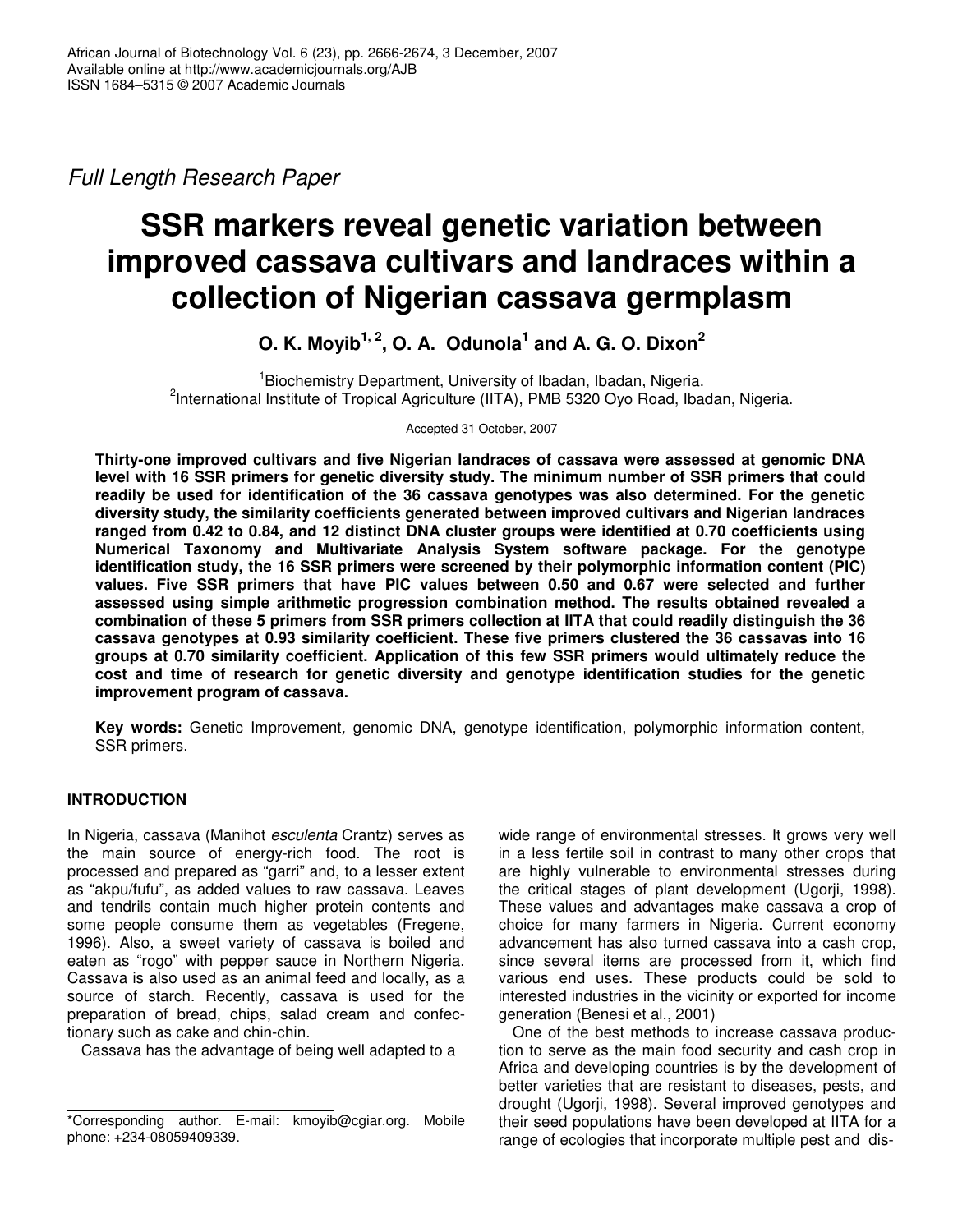ease resistance. Desirable traits in cassava also include early vigour in plant growth for high foliage yield, and early bulking of storage roots, with high dry matter and carotene content, low cyanide content, ease of peeling, acceptable root shape, and food quality (Dixon et al., 2001). Research shows that the additional variability of the previously untapped African landraces has also proven useful for improving the breeding population for desirable traits, especially for resistance to the cassava mosaic disease and green mite, as well as preferred food quality, and canopy characteristics (Dixon et al., 2001; Fregene et al., 2001). Currently, a classical genetic and molecular genetic mapping study revealed a major dominant gene, CMD2, which confers resistance to cassava mosaic disease, in Nigerian landraces (Akano et al., 2002; Lokko et al., 2005).

International Institute of Tropical Agriculture (IITA), Ibadan, released a total number of thirty-one improved cultivars of cassava that are high yielding, resistant to diseases and pests, and with low level of HCN content, to Nigerian farmers in 2000 and 2005, through national programs (unpublished). The farmers failed to label them and mixed them with their local breeds. IITA could neither identify the improved cultivars from the Nigerian landraces with the farmers nor in their local markets, to verify if the improved cassava satisfied the above-mentioned qualities.

Identification of desirable genotypes for various end uses is a major goal of selection in breeding. The "best" cassava is no longer the highest yielding cassava, or the cassava with the greatest resistance to pests and diseases, unless it is the "best" cassava to use for the production of a specific product (FAO, 2003). Therefore, identification of genotypes within Nigerian cassava collection for proper labeling is a necessity so as to have adequate record on the breeding pedigree and good passport data for various end uses. This may also go a long way to developing a core collection (from the germplasm) that is easier to manage and utilize for development of better varieties for genetic improvement program of cassava in Nigeria.

Traditional characterization of local varieties in Nigeria was based on the level of HCN content which distinguished the cultivars into sweet (non-poisonous) and bitter (poisonous) varieties. Current advance in the development of methods using DNA polymorphisms as molecular markers provides alternative methods for characterization of cultivars and hold a promise for revealing genetic variation and resolving the ambiguities in the Nigerian cassava collection. Recently, various research studies on cassava genetic variation were based on molecular markers such as Restriction Fragment Length Polymorphsms (RFLP, Angel et al., 1992; Fregene et al., 1997); Random Amplified Polymorphic DNA (RAPD, Angel et al., 1992; Carvalho and Schaal, 2001; Colombo et al., 2000a; Tonukari et al*.* 1997; Ugorji, 1998); Amplified Fragment Length Polymorphisms (AFLP, Colombo et al., 2000a, b; Elias et al., 2000; Lokko et al.,

2005; Fregene et al., 2000); and Simple Sequence Repeats (SSRs, Chavarriaga et al., 1999; Fregene et al., 2003; Fregene et al., 2001; Lokko et al., 2005; Mba et al., 2000).

A prerequisite to any genetic improvement programme for cassava is the knowledge of the extent of genetic variations present within *Manihot* species. These are important and have been applied using diverse number of molecular markers to the following genetic studies in cassava; in the identification of close relatives of cassava with which good hybrids could be produced and from where introgression of desirable traits into cassava is possible (SSR and RAPD, Carvalho and Schaal, 2001; RAPD, Tonukari et al., 1997), characterization of germplasm to develop large number of new varieties with diverse agronomic traits (RAPD and RFLP, Angel et al., 1992; AFLP and RAPD Colombo et al., 2000a; AFLP, Elias et al., 2000; SSR, Fregene et al., 2001), identification of duplicates and elimination of dormancy (AFLP and SSRs, Chavarriage et al., 1999; AFLP, Fregene et al., 2000; RAPD, Ugorji, 1998), identification of representative set for development core collection (RAPD and SSR, Carvalho and Schaal, 2001; RAPD, Colombo et al., 2000b), and identification of source of resistance to diseases and pests and other agronomic traits (SSRs, Fregene et al., 2001; AFLP Fregene et al., 2000; AFLP and SSR Lokko et al., 2005; Okogbenin et al., 2006).

RAPD markers are not used routinely any more because of their inconsistency from laboratory to laboratory. Simple Sequence Repeats (SSRs) markers have been confirmed to be the most informative and appropriate for cassava (Mba et al., 2000). Perera et al. (2000) also supported SSR markers as the most informative for plants. Valuable attributes of all SSR markers are codominance (many alleles are found among closely related individuals), technical simplicity, sensitivity, analytical simplicity (data are unambiguously scored, and highly reproducible) and are high abundance (markers are uniformly dispersed throughout genome as frequently as every 10  $Kb<sup>3</sup>$  and therefore are ideal tools for many genetic applications.

Various research studies have indicated that the number of DNA markers used for genetic studies in plants varies with the total number of accessions assessed (Thotttapilly et al., 1996). Hence, the larger the number of plant accession assessed the larger the number of DNA markers utilized. Generally, large numbers of SSR primers are being utilized for genetic diversity and genotype identification studies; that ranged from 6 for almond (Joobeur et al., 2000) to 136 for sunflower (Yu et al., 2000). Ahmad (2002) used 43 SSR primers on 13 genotypes of wheat and proposed that a collection of polymorphic SSR primers could be used for genotype identification, genetic diversity, and map linkage studies

The objectives of this study, therefore, are to (1) assess the genetic diversity present between improved cassava and commonly grown Nigerian landraces within Nigerian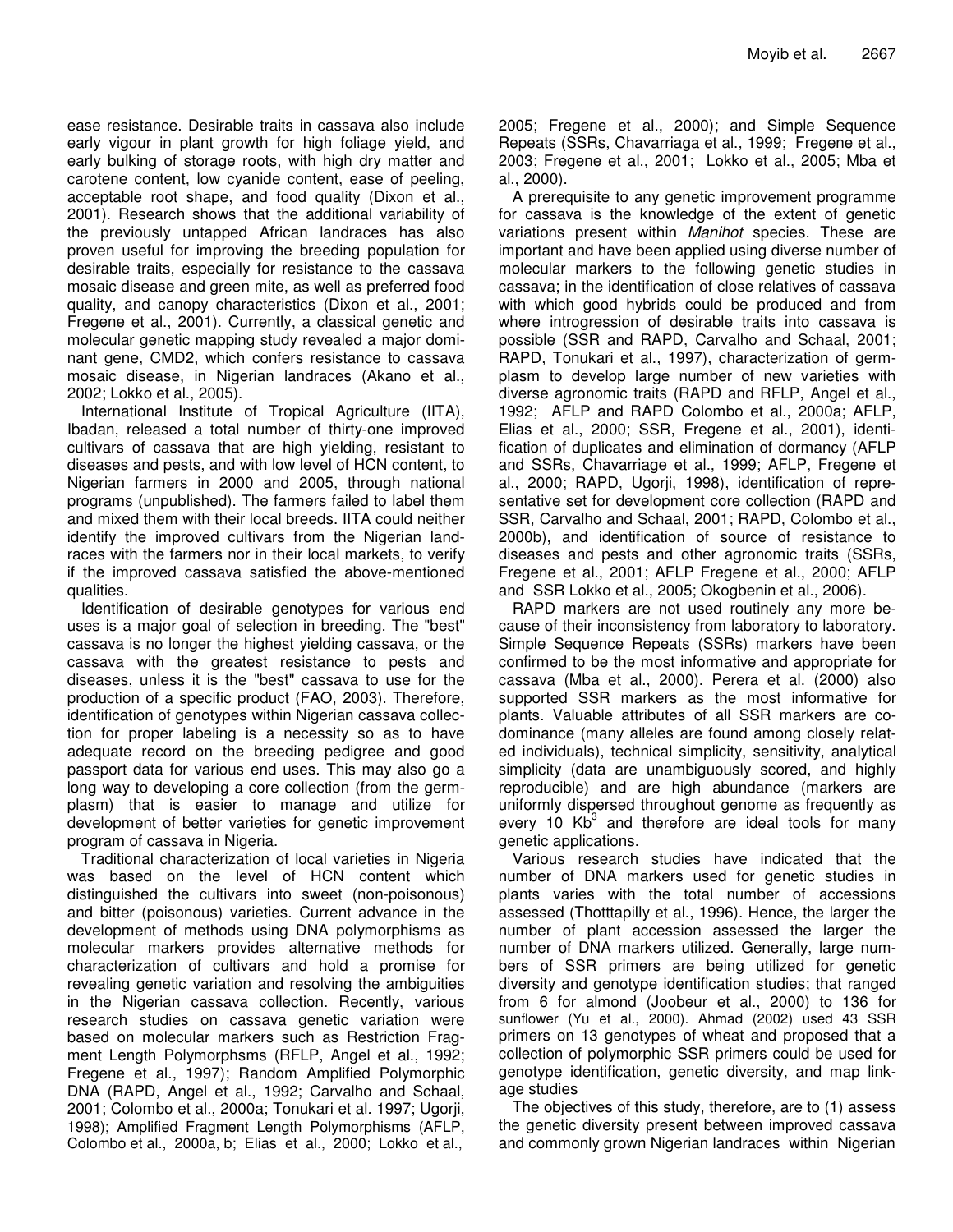| Table 1. The list of thirty-six Cassava genotypes used for genetic diversity study. |  |
|-------------------------------------------------------------------------------------|--|
|-------------------------------------------------------------------------------------|--|

| Cassava genotypes        | Pedigree                               | Cassava genotypes | Pedigree                       |
|--------------------------|----------------------------------------|-------------------|--------------------------------|
| 1. NR8212 (IC)           | <b>Unknown</b>                         | 20. 30337 (IC)    | 58308 OP                       |
| 2. NR8208 (IC)           | <b>Unknown</b>                         | 21.92/0057 (IC)   | 30555 * TME 11/2 sib           |
| 3. 90257 (IC)            | 58308 x Oyarugba dudu                  | 22 W1095-D (IC)   | Parent stock 1971              |
| 4. 91934 (IC)            | 58308 x Oyarugba dudu                  | 23. W820249 (IC)  | 58308 x BSC                    |
| 5. $30001$ (IC)          | Lost pedigree                          | 24.088/01504 (IC) | Nsukka-2 OP                    |
| 6.30572(IC)              | 58308 x Branca de santa Catarina (BSC) | 25. NR89107 (IC)  | <b>Unknown</b>                 |
| 7. 84537 (IC)            | 58308 x Oyarugba dudu                  | 26. W4092 (IC)    | 58308 x BSC                    |
| $8.82/00661$ (IC)        | 58308 x BSC                            | 27. TME 51 (LR)   | Landrace                       |
| $9.50395$ (IC)           | 58308 x 58198                          | 28. TME 2 (LR)    | Landrace                       |
| 10.81/00110 (IC)         | 58308 x BSC                            | 29. TME 1 (LR)    | Landrace                       |
| 11. NR8082 (IC)          | <b>Unknown</b>                         | 30.TME 7 (LR)     | Landrace                       |
| 12. 4(2) 1425 (IC)       | 58308 x Oyarugba funfun                | 31. TME 59 (LR)   | Landrace                       |
| 13. 30555 (IC)           | 58308 x Oyarugba dudu                  | 32.089/00023      | 58308 x BSC x very low cyanide |
| 14.92/0326 (IC)          | 91939 x TME 1                          |                   | population                     |
| 15. 30555 $P_{3-2}$ (IC) | 58308 x Oyarugba dudu                  | 33. 518 (IC)      | <b>Unknown</b>                 |
| 16.91/02327 (IC)         | TME 1 $\frac{1}{2}$ sibling            | 34. 60444 (IC)    | Nigeria e x Moor plantation    |
| 17. 30040(IC)            | 58308 x Oyarugba dudu                  | 35. 60447 (IC)    | Nigeria e x Moor plantation    |
| 18.91/02324 (IC          | 58308 x BSC                            | 36. 60506         | Nigeria e x Moor plantation    |
| 19. W820422 (IC)         | 58308 x BSC                            |                   |                                |

collection, so as to obtain a good passport data and also, to enlarge the existing Nigerian cassava gene pool and (2) characterize commonly cultivated cassava in Nigeria with few number of SSR markers to reduce the time and cost of research studies.

#### **MATERIALS AND METHODS**

#### **DNA extraction and polymerase chain reaction with SSR markers**

Thirty-one improved cassava cultivars that were released to Nigerian farmers in 2000 and 2005 and five Nigerian landraces that were commonly cultivated in Nigeria were selected from IITA's collections. The names and pedigree of the cultivars are listed (Table 1). One hundred mg of young leaves, harvested 8 days after planting, were ground in liquid nitrogen into fine powder. The total genomic DNA of each plant sample was extracted using DNeasy mini plant kit (QIAGEN International, USA) according to the manufacturer's protocol. SSR primers designed from *M. esculenta* Crantz by Mba et al. (2000) and purchased from Research Genetics USA were used for the study. A total number of 64 primers were screened for polymorphism on 8 DNA samples randomly selected amplification process, an initial denaturation of DNA at  $94^{\circ}$ C for 5 min was followed by 10 cycles of touchdown PCR, with from the 36 DNA samples. Twenty-two SSR primers that showed polymorphism from the primer screening test were used for the denaturation for 45 amplification of the 36 DNA samples. The PCR reactions were carried out in a Themolyne Amplitron 11 Thermocycler. For each s at 94°C, annealing at 65°C for 1 min -1°C/cycle, and an extension for 1 min at 72°C. A final 26 cycles consisting of 45 s at 94°C, 1 min at 55°C, and 1 min at 72°C. The DNA fragments were separated on 4% agarose gel run at 100V for 2 h using 0.55 M trimas base EDTA (TBE) buffer. The DNA fragments in gel were visualized by staining in 0.5 ug/mg ethidium bromide and observed under a fluorescent lamp.

#### **Genetic diversity study**

Sixteen SSR primers that showed distinct and scorable DNA bands were considered for analysis (Table 2). Generated DNA bands were scored as 1 for the presence or 0 for the absence of a particular DNA fragment of a similar length. The data generated was analyzed using Numeric Taxonomy Statistics System (NTSYS, Roulph, 2000) software package. A binary matrix data was generated, by selecting similarity coefficient method of Jaccard 1908 in NTSYS. The similarity index of Jaccard between plant i and j is given by

$$
S_{ij} = a / (a + b + c)
$$
  

$$
D_{ij} = 1 - S_{ij}
$$

Where a is the number of DNA band(s) present in both plants i and j, b is the number of DNA band(s) present in i and not in j and c is the number of DNA band(s) present in j and not in i and D is the distant coefficient. The similarity data matrix was then used for clustering of the genotypes based on unweighted pair clustering group arithmetic average (UPCGMA) by selecting Sequential and Hierarchial Numeric option (SAHN) in clustering. The clustering was used to construct a dendrogram that revealed the relationship between the improved cultivars and Nigerian landraces by selecting the tree plot option in the same software package. Principal Component Analysis (PCA) which underlies the major contributor to the variation observed among the improved cassava.And Nigerian landraces was also carried out using Statistics Analysis System (SAS, Version 8, 1999). A three dimension scatter diagram was plotted for the 36 genotypes using the scores obtained from the first three principal components (i.e. Principal component 1\* Principal component 2 \* Principal component 3).

#### **Characterization of commonly cultivated cassava in Nigeria with few number of SSR markers**

Polymorphic Information Content (PIC) values that revealed the ability of each primer to distinguish the 36 cassava clones were calculated for each of the 16 SSR primers assessed. The formula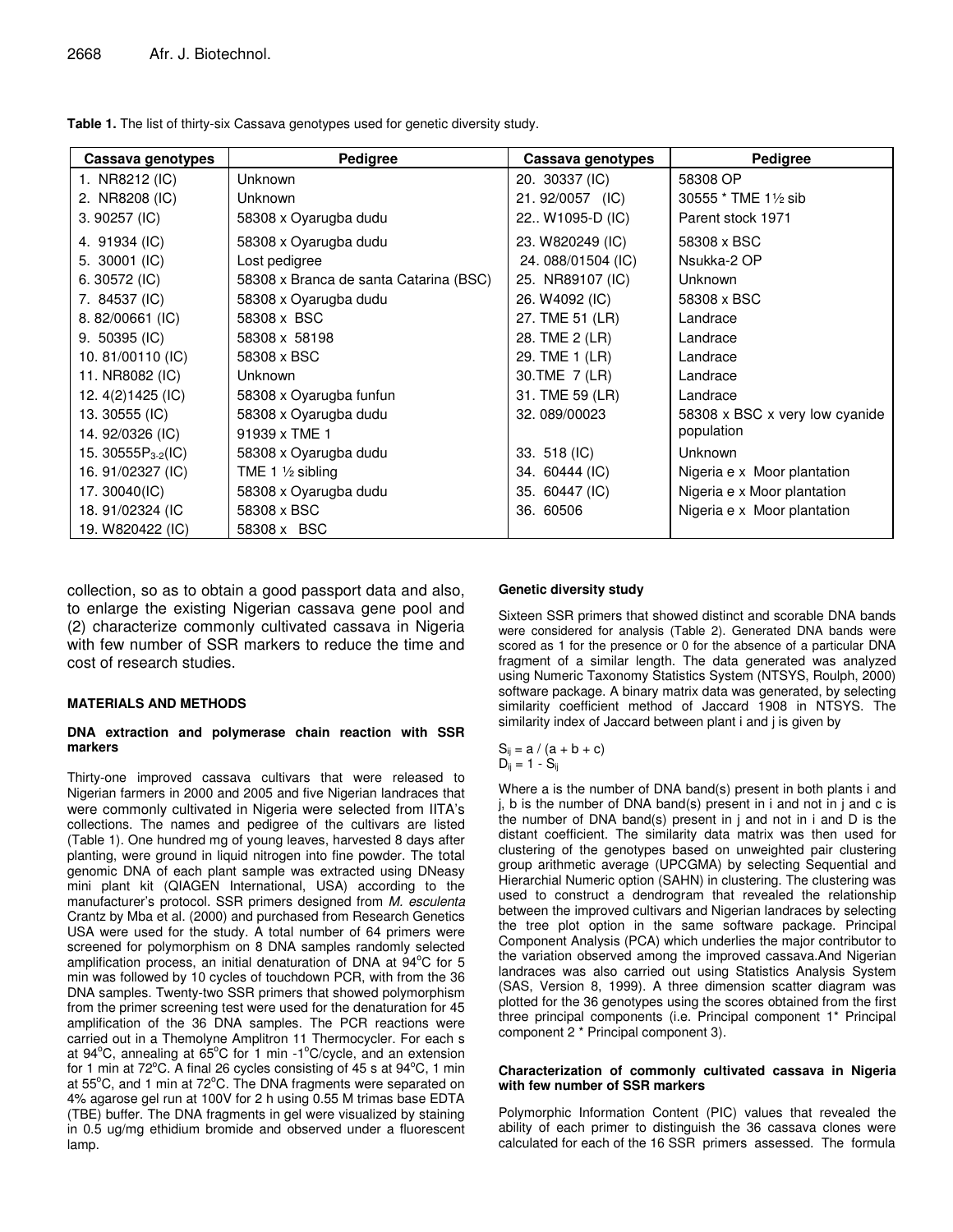| <b>SSR locus</b>   | <b>Repeat types</b>             | Left primers sequence          | <b>Right primer sequence</b>  |
|--------------------|---------------------------------|--------------------------------|-------------------------------|
| SSRY 3             | $(CA)_{17}$                     | TTAGCCAGGCCACTGTTCTT           | CCAAGAGATTGCACTAGCGA          |
| SSRY 9             | $(GT)_{15}$                     | ACAATTCATCATGAGTCATCAAC        | CCGTTATTGTTCCTGGTCCT          |
| SSRY 45            | $(CT)_{27}$                     | TGAAACTGTTTGCAAATTACGA         | <b>TCCAGTTCACATGTAGTTGGCT</b> |
| SSRY 48            | $(GA)_{25}$                     | TGAAAATCTCACTGGCATTATTT        | TCATAAAGCTCGTGATTTCCA         |
| SSRY <sub>51</sub> | $(CT)_{11}CG(CT)_{11}(CA)_{18}$ | AGGTTGGATGCTTGAAGGAA           | GGATGCAGGAGTGCTCAACT          |
| SSRY <sub>50</sub> | $(CA)_{6}(N)_{6}(GA)_{31}$      | CCGCTTAACTCCTTGCTGTC           | CAAGTGGATGAGCTACGCAA          |
| SSRY <sub>13</sub> | $(CT)_{29}$                     | GCAAGAATTCCACCAGGAAG           | CAATGATGGTAAGATGGTGCG         |
| SSRY 66            | (GA) <sub>19</sub> AAGA         | ATCTCAGCTTCCAACTCTTTCAT        | CGAAATGCTTGGAGACAGGTAAG       |
| SSRY 78            | $(CT)_{22}$                     | TGCACACGTTCTGTTTCCAT           | ATGCCTCCACGTCCAGATAC          |
| <b>SSRY 100</b>    | $(CT)_{17}TT$ $(CT)_{7}$        | ATCCTTGCCTGACATTTTGC           | TTCGCAGAGTCCAATTGTTG          |
| <b>SSRY 101</b>    | (GCT) $_{13}$                   | GGAGAATACCACCGACAGGA           | ACAGCAGCAATCACCATTTC          |
| <b>SSRY 175</b>    | $(GA)_{38}$                     | TGACTAGCAGACACCGGTTTA          | GCTTAACAGTCCAATAACGATAAG      |
| <b>SSRY 111</b>    | $(GA)_{29}$                     | <b>GCATCTTACATCCAGAATACTGT</b> | <b>GAAGGAATGCCTGGCTTAAA</b>   |
| <b>SSRY 106</b>    | $(CT)_{24}$                     | <b>GGAAACTGCTTGCACAAAGA</b>    | CAGCAAGACCATCACCAGTTT         |
| SSRY 35            | $(GT)_{3}GC(GT)_{11}(GA)_{19}$  | <b>GCAGTAAACCATTCCTCCAA</b>    | CTGATCAGCAGGATGCATGT          |
| <b>SSRY 230</b>    | Not available                   | Not available                  | Not available                 |

**Table 2**. SSR primers` names, repeat types, and sequences used for the study.

used for the calculation of the polymorphic information content is PIC = 1 -  $\sum n(Pi)^2$ , where P is the proportion of number of alleles present in genotypes, and  $n =$  the total number of alleles present in a primer. Primers that have PIC value falling between 0.50 to 0.70 were selected. The selected primers' data were analyzed using simple progression combination method of arithmetic (2, 3, 4, and 5), in accordance with increasing PIC values, and analyzed on NTSYS to select the minimum numbers of primers that could be used for genotypic identification of the 36 cassava samples.

# **RESULTS**

### **Genetic variation between improved cassava and Nigerian landraces**

Genetic diversity in cassava was evaluated using thirtyone improved cultivars and 5 Nigerian landraces of cassava with SSR primers. Sixteen polymorphic SSR primers that produced clear and scorable bands were analysed for the study. The number of SSR primer loci detected among the 36 cassava ranged from 2 alleles for primer SSRY 66 to 4 for SSRY 45 with an average of  $\approx$ 2.4 (Table 3). A total of 38 clear and scorable DNA fragments were detected among the 36 cassava cultivars using the 16 SSR primers and used for analysis on NTSYS software package by Rolph, 2000. The similarity matrix coefficient generated by the 38 SSR loci based on the NTSYS analysis ranged from 0.42 to 0.84 coefficients; the dendrogram obtained using unweighted pair clustering group arithmetic average (UPCGMA) analysis method in NTSYS software package revealed 12 distinct DNA cluster groups at 0.70 similarity coefficient (Figure 1, grouping is from right to the left). Nigerian landrace TME 59 formed a distinct group (group 12), TME 7 and TME 2 jointly formed a group (group 11) TME 51 was found among the improved cultivars in group 7

|  |                                  |  | <b>Table 3.</b> SSR primers, their allele numbers, and |  |
|--|----------------------------------|--|--------------------------------------------------------|--|
|  | polymorphic information content. |  |                                                        |  |

| S/N | <b>Primers</b> | Allele number  | <b>PIC values</b> |
|-----|----------------|----------------|-------------------|
| 1   | ssry45         | 4              | 0.66              |
| 2   | ssry13         | 3              | 0.63              |
| 3   | ssry100        | 3              | 0.62              |
| 4   | ssry51         | 3              | 0.61              |
| 5   | ssry50         | 3              | 0.52              |
| 6   | ssry101        | 2              | 0.44              |
| 7   | ssry3          | 2              | 0.42              |
| 8   | ssry175        | 2              | 0.40              |
| 9   | ssry230        | $\overline{c}$ | 0.39              |
| 10  | ssry111        | 2              | 0.36              |
| 11  | ssry35         | 2              | 0.36              |
| 12  | ssry78         | 2              | 0.35              |
| 13  | ssry48         | 2              | 0.30              |
| 14  | ssry106        | 2              | 0.27              |
| 15  | ssry9          | 2              | 0.21              |
| 16  | ssry66         | 2              | 0.19              |

and TME 1 in group 10. Each clone of the 36 cassava was an entity at 0.85 similarity coefficient.

The binary data generated from the 36 cassava cultivars were also subjected to Principal Component Analysis (PCA) using SAS. The first three principal components Contri- buted 11.70, 9.23, and 7.95, respectively, 28.88% of the total variation observed among the 36 genotypes of cassava. The plot of the first three principal components scores generated a 3-dimension scatter graph that showed the relationship between the 31 improved lines and the 5 Nigerian landraces (Figure 2).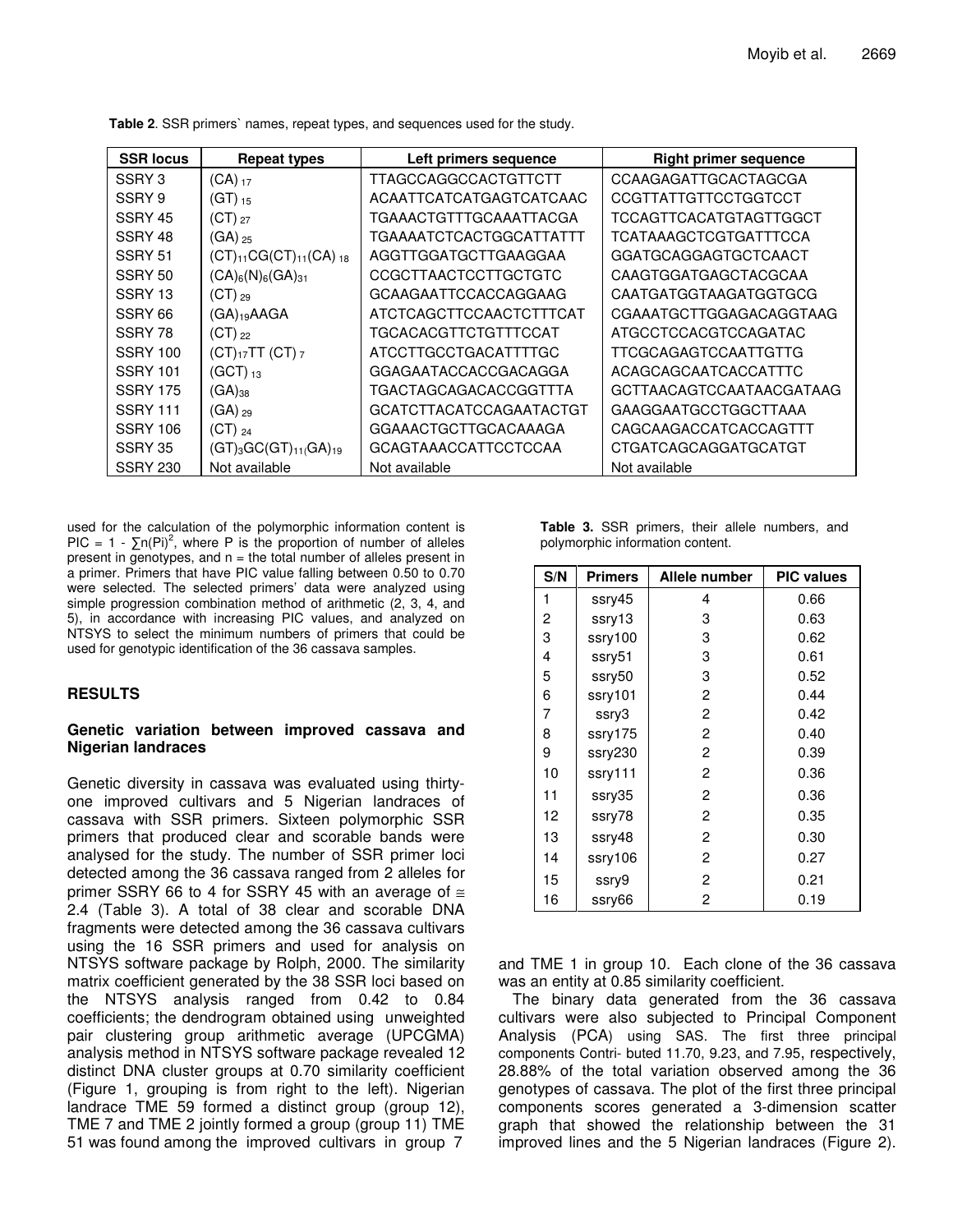

**Figure 1**. A dendrogram showing the genetic similarity of 36 cassava genotypes based on UPGMA using NTSYS. The basic shape encloses the genotypes in each cluster and also gives the cluster's number from right to left.

### **Intra-variety genetic diversity**

When the binary data from the thirty-one improved genotypes were treated alone in NTSYS, eleven DNA cluster groups were generated among the thirty - one improved cultivars (Figure 3). The closest relatives were clones 60447 and 60506 (similarity coefficient of 0.84) and the most distant relatives were clones 518 and 60444, and 50395 and 84537 (similarity coefficient of 0.42). Similarity coefficient among the five Nigerian landraces ranged from 0.55 to 0.76. There were three groups generated at 0.70 similarity coefficient (Figure 4).

# **Characterization of commonly cultivated cassava in Nigeria with few number of SSR markers**

None of the primer pairs was able to distinguish the 36 clones when treated alone. DNA analysis of each primer's data on NTSYS revealed DNA cluster groups that ranged from 2 for SSRY 66 to 9 groups for SSRY45. Only 5 SSR primers that generated cluster groups within the range of 6 to 9 at 1.00 similarity coefficients were selected for further analysis. The polymorphic information content values of the 16 primers ranged from 0.19 for SSRY66 to 0.66 for SSRY45 with an average of 0.42 (Table 3). The PIC result also revealed the 5 primers as SSR primers with highest PIC values that ranged from 0.52 to 0.66 with an average of 0.61.A minimum of one highly polymorphic SSR primer could detect polymorphisms among the 36 Nigerian cassava varieties and assign them into cluster groups. Analysis of the combinations of data of primers detected a combination of these five polymorphic SSR primers as the minimum number of SSR primers that could distinguish the 36 Nigerian cassavas studied. The 5 SSR primers generated a similarity matrix coefficient that ranged from 0.19 to 0.94 and clustered the 36 cassava into 16 cluster groups at 0.70 simi-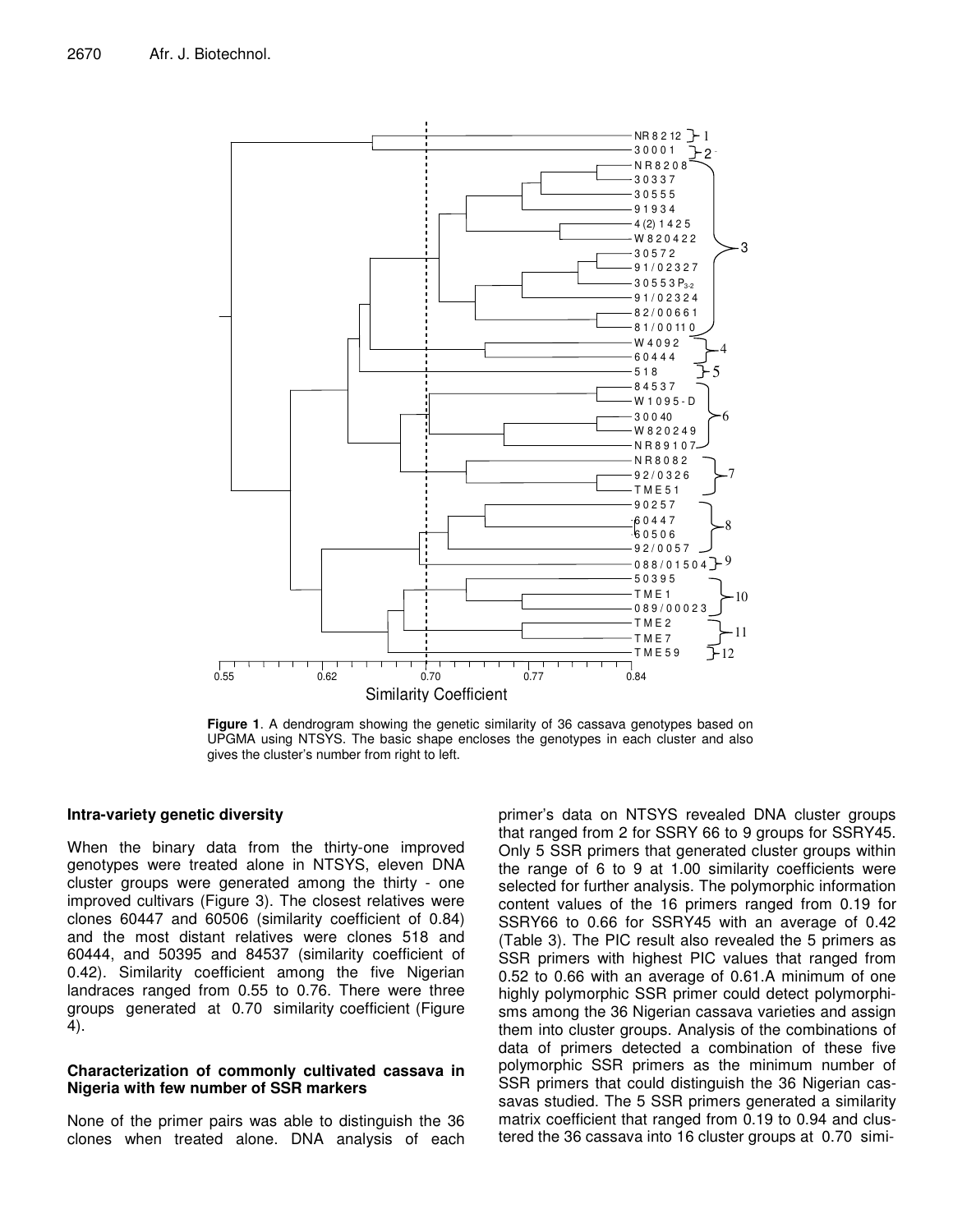

**Figure 2.** A 3-dimension scatter plot of the 36 cassava genotypes based on the scores of the first three principal components using SAS software package. G1 to G36 represent the names of the according to Table 1. Star shapes are the 31 improved lines and the triangles are the 5 Nigerian landraces.

larity coefficient (Figure 5). All the 36 cassava varieties were distinguished at 0.95 similarity coefficient.

# **DISCUSSION**

Genetic diversity in cassava has been previously studied using DNA molecular primers, isozyme markers (Sarria et al., 1992), RFLP (Angel et al., 1992), RAPD (Tonukari et al., 1997; Ugorji, 1998) and SSR (Fregene et al., 2001), and low or medium genetic diversity has been observed. In the present study, also, there was generally medium genetic diversity between improved cassava cultivars and the commonly grown Nigerian landraces of cassava studied, as shown by the dendrogram. The relationships between the improved cultivars and Nigerian landraces showed by the scatter graph are based on  $\approx$  29% of the total variation observed in the dendrogram generated by NTSYS. The Nigerian landrace TME 2 and TME 7 were still found to be very close, so also, were the improved cultivars 60447 and 60506 in the scatter diagram (Figures 1 and 2). TME 2 and TME 7 formed a distinct group from all other genotypes including the remaining 3 Nigerian landraces as it was in the dendrogram. Nigerian landraces TME 1, TME 51 and TME 55 were found close to the improved cultivars. Generally, many of the genotypes were clustered together and very few were distinct (NR89107, 4(2)1425, 82/00661 and 90527) in the scatter diagram.

These findings, both the dendrogram and the scatter plot, indicated medium genetic diversity among the improved lines and Nigerian landraces assessed in this study. This might be as a result of a common source of collection (IITA) from which Nigerian farmers choose their common desirable traits of cassava, such as high yielding and resistance to pest and diseases. This result showed that there would be easy formation of hybrids, and introgression of useful genes among the improved cassava cultivars and Nigerian landraces assessed.

When the improved cultivars and the Nigerian landraces are considered separately, the similarity matrix coefficient of the Nigerian landraces ranged from 0.55 to 0.76 and that of the improved cultivars ranged from 0.42 to 0.84. This indicated that the genetic diversity in Nigerian landraces is lower than that observed in improved cassava. This might stem from the fact that the Nigerian landraces were domesticated in the same ecological zones with narrow genetic base while the improved were obtained from different exotic sources that might have diverse ecological ranges. Comparison of the dendrogram produced by RAPD (Tonukari et al*.*, 1997; Ugorji, 1998) and SSR primers in the present study showed consistency only in the large groupings. This lack of consistency between different primer techniques was also observed in cowpea (Chen-Dao et al*.,* 2001). This might be due to the fact that different primer techniques detect different components of DNA variation when sub-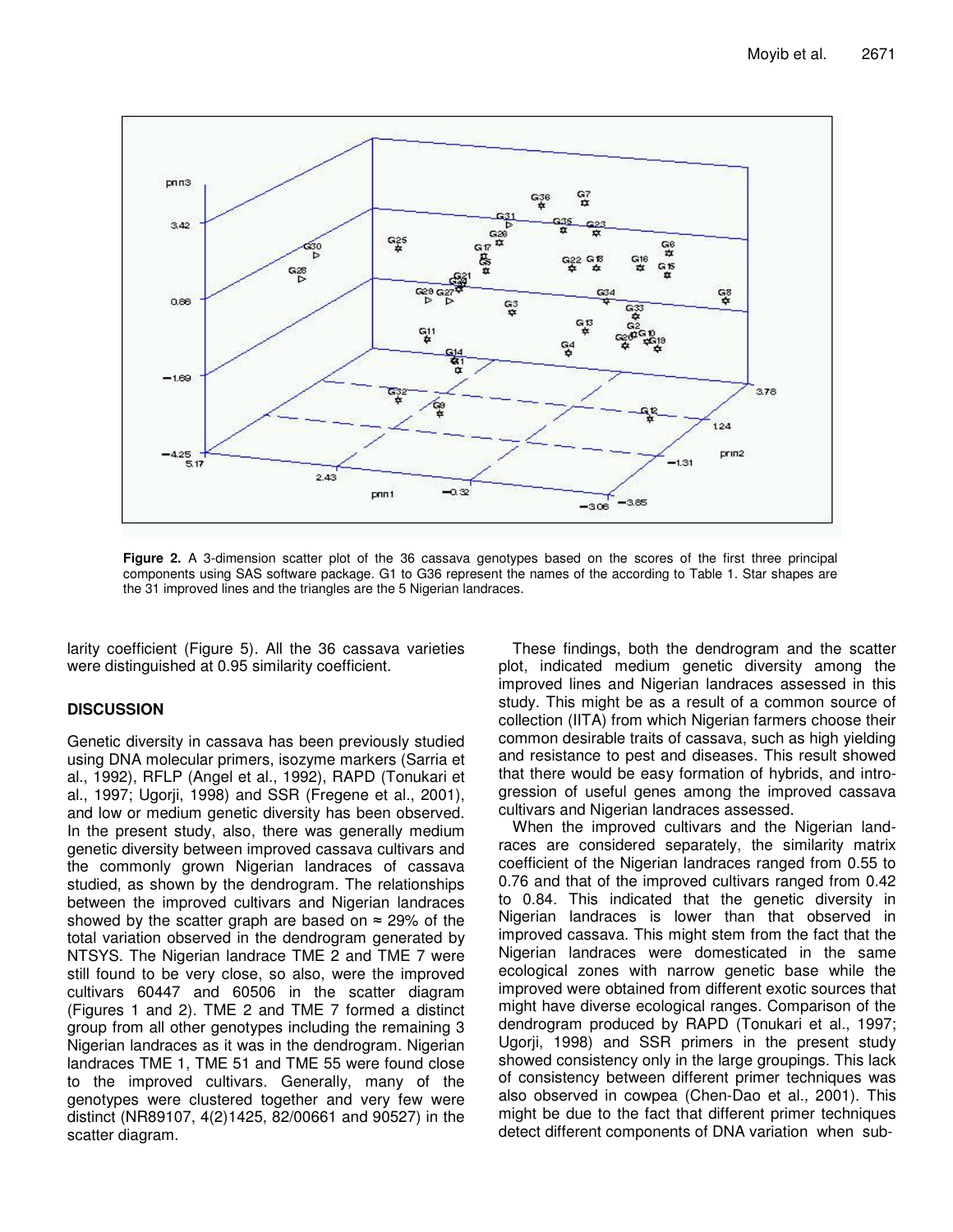

**Figure 3.** A dendrogram showing the genetic diversity among the thirty-one improved cassava cultivars based on NTSYS analysis.



**Figure 4**. A dendrogram showing the genetic diversity among the five Nigerian landraces.

jected to different evolutionary mechanisms.

SSR primers have shown high levels of polymorphism in many important crops including *Oryza sativa* L. (Bligh et al., 1999), *Sorghum bicolor* (Smith et al., 2000), *Vitis vinifera*, (Di Gaspero et al., 2000), *Vigna unguiculata* L.,(Chen-Dao et al., 2001), *Prunus pandorea* and *P. amygdalus* (Ajay et al., 1999), *Triticum aestivum* L. (Ahmad, 2002), *Helianthus annuus* L., (Yu et al., 2000), *Cucumis melon* L. (Danin-Poleg et al., 2001). SSR primers were also polymorphic in the Nigerian cassava cultivars assessed in this study. The results of this study showed that each of the 16 primers detected polymorphisms among the 36 cassava studied. Eleven of these primers were SSR markers that have been mapped in cassava genome (Fregene et al., 2003; Okogbenin et al., 2006). The results also revealed a combination of 5 highly polymorphic SSR primers that detected more polymorphisms in the 36 cassava studied than did the combination of the 16 primers. The higher number of cluster groups generated by the 5 highly polymorphic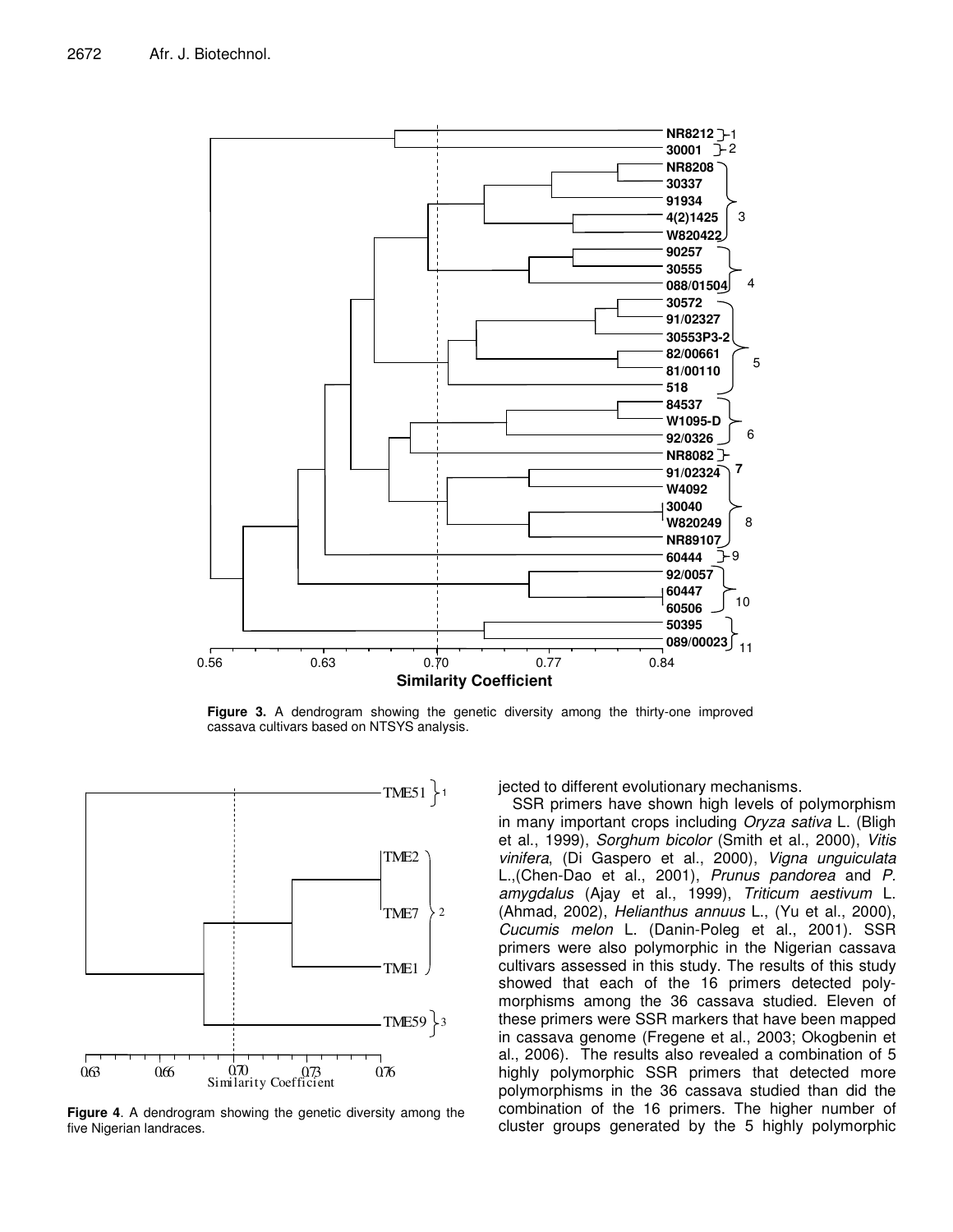

**Figure 5**. A dendrogram showing the characterization of the Nigerian cultivated cassava by 5 highly polymorphic SSR markers.

SSR primers was due to the fact that a large number of less polymorphic SSR primers were added to the 5 primers to make up the 16 primers. This reduced their overall polymorphism information content with an average of 0.42, as compared to an average of 0.61 obtained from the combination of the 5 primers. This study also revealed that the 5 highly polymorphic SSR primers, apart from generating more cluster groups among the Nigerian cassava, were able to distinguish all the 36 cultivated cassava at 0.94 similarity coefficient. However, no duplicate was detected by either of the combinations of 5 and 16 SSR primers. Each clone of the 36 cassava was an entity at 0.95 and 0.84 similarity coefficients using combinations of 5 and 16 SSR primers.

This indicated that each of the 36 Nigerian cassava cultivars is complete genotype on its own, but with some good similarities.

Results of this study, thereby, established a collection of these 5 highly polymorphic SSR primers, SRY51, SSRY45, SSRY50, SSRY100 and SRRY13, that could readily be used for genotype identification and genetic diversity studies in Nigerian cultivated cassava following the earlier proposition of Ahmad (2002). Three of these SSR markers, SSRY 100, SSRY 51, and SSRY 50 were located at L, N and B, respectively, on genetic linkage map of cassava (Fregene et al., 2003). Therefore, application of few number of highly polymorphic SSR markers is possible for genetic variation studies in cassava. This reduces the stress of applying many SSR primers for the identification of cassava cultivars in Nigeria and, hence, saves time, ambiguous data, and also cuts the cost of research studies for genotype identification and genetic diversity studies.

#### **REFERENCES**

- Ahmad M (2002). Assessment of Genomic Diversity among wheat Genotypes as Determined by Simple Sequence Repeats, Genome 45(4): 646-651.
- Ajay J, Carlappa A, Preme B (1999). Evaluation of Genetic Diversity and Genome, Fungerprinting of *Pandorea* (Bignomiacea) by RAPD and inter-SSRPCR. Genome 42(4): 714 -719.
- Akano AO, Dixon AGO, Mba C, Barrera E, Fregene M (2002). Genetic Mapping of a Dominance Gene conferring Resistance to the cassava mosaic disease (CMD). TAG 105(4): 521-525.
- Angel F, Giraldo F, Gomez R, Iglesias C, Tohme J, Roca WM (1992). Use of RFLPs and RAPDs in Cassava Genome. In: Roca WM, Thro AM (eds) Cassava Biotechnology Network. Proceedings of the first international scientific meeting of cassava biotechnology network held at Centro Internacional de Agriculture Tropical (CIAT), Cartagena de Indias, Colombia. 25-28 August 1992. CIAT working doc., pp. 62 - 64.
- Benesi IRM, Moyo CC, Mkumbira J, Chipungu FP, Mtukuso AP, Mahungu NM (2001). Cassava becoming a giant crop in Malawi current status. In: Taylor NJ, Ogbe F, Fauquet CM (eds) Cassava, An Ancient Crop for Modern Times: Food, health, and Culture: Proceedings of the fifth international scientific meeting of the cassava biotechnology network held at Donald Danforth Plant Science Center, St Louis, Missouri, USA, 4 - 9 November 2001, S1-02.
- Bligh HFJ, Blackhall NW, Edwards KY, McClung AM (1999). Using amplified length polymorphism to identify cultivars of brown and white milled rice*.* Crop Sci. 3a(6):1715 -1721.
- Carvalho LCB, Schaal BA (2001). Assessing genetic diversity in the cassava (*Manihot esculenta* Crantz) germplasm collection in Brazil using PCR-based markers. Euphytica 120: 133–142.
- Chavarriaga-Aguirre P, Maya MM, Tohme J, Duque MC, Iglesias C, Bonierbale MW, Kresovich S, Kochert G (1999). Using microsatellites, isozymes and AFLPs to evaluate genetic diversity and redundancy in the cassava core collection and to assess the usefulness of DNA-based markers to maintain germplasm collections, Mol. Breed. 5: 263-273.
- Chen-Dao Li, Christian AF, Bri BS, Graham JS (2001). Genetic similarities and relationships among cowpea breeding lines and cultivars using microsatellite markers. Crop Sci. 4:89 -197. Colombo C, Second G, Charrier A (2000a). Genetic relatedness between cassava (*Manihot esculenta* Crantz) and *M. flabellifolia* and *M. peruviana* based on both RAPD and AFLP markers. Genetics and Molecular biology 23(2). http:www.scielo.br/scielo.php?script=sci
- \_arttext&pd=51415– 4572000000200030. Colombo C, Second G, Charrier A (2000b). Diversity within American